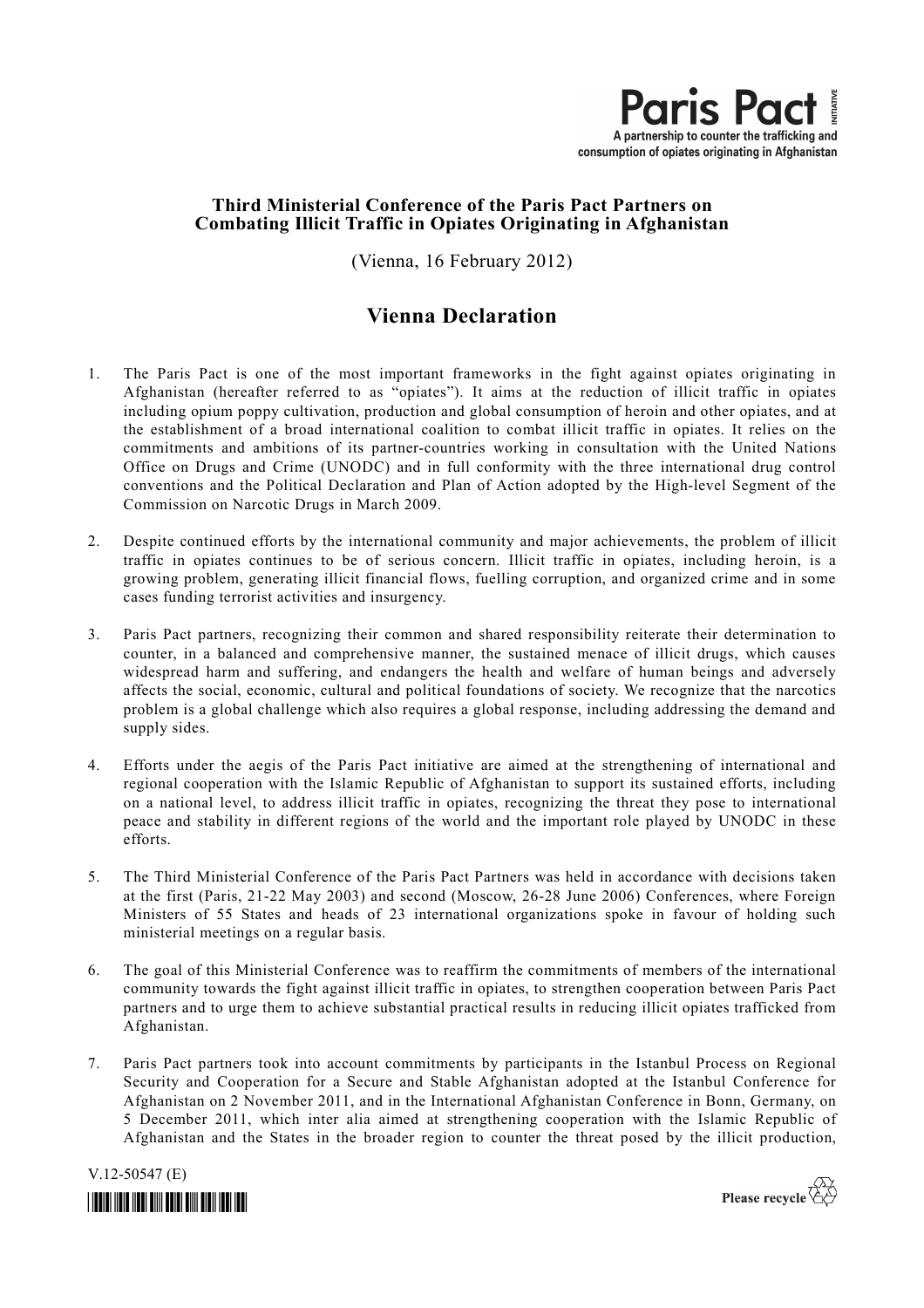trafficking, and illicit consumption of drugs. In accordance with the principle of common and shared responsibility, Paris Pact partners took note that confidence-building measures addressing the illicit traffic in opiates using a comprehensive approach could be helpful.

8. Ministerial Conference participants discussed four main areas in which Paris Pact partners agreed cooperation should be strengthened: regional initiatives; financial flows linked to illicit traffic in opiates; preventing the diversion of precursor chemicals; and reducing drug abuse and dependence.

#### **I. Strengthening and implementing regional initiatives to combat illicit traffic in opiates originating in Afghanistan**

Reducing illicit traffic in opiates will contribute to enhanced international peace and stability as well as to solving problems of economic, social and humanitarian character related to the world drug problem. Efforts should focus on the following key areas:

- 1. Strengthening the capacity of the Islamic Republic of Afghanistan in combating illicit opium poppy cultivation and illicit opiates production, including through law enforcement and socio-economic measures, such as alternative livelihoods, and in fighting trafficking as a contribution to international endeavours to improve stability in the region and beyond and tackle terrorism, organized crime and corruption;
- 2. Continuing to assist the Islamic Republic of Afghanistan as necessary in implementing its national Drug Control Strategy, aimed at eliminating, significantly and measurably, the illicit traffic in opiates, including through increased support for relevant Afghan institutions;
- 3. Providing urgent and appropriate technical assistance and support to the most affected transit States, based on the principle of common and shared responsibility, in order to promote the capacities of such States to counter the flow of illicit drugs;
- 4. Taking measures to stem the illicit traffic in opiates and to stop the diversion of precursor chemicals used for the illicit manufacturing of heroin and other opiates between Afghanistan, Paris Pact partners and other countries in the region and beyond, and to eliminate illicit heroin production facilities and their spread;
- 5. Providing further training to assist the Islamic Republic of Afghanistan and other relevant Paris Pact partners to effectively implement the applicable international conventions including through relevant programmes and projects;
- 6. Facilitating cross-border operations between law enforcement agencies, including the planning of joint operations and in this respect appreciating joint operations by the members of the Triangular Initiative and supporting coordination of border management activities in the region, including the coordination of donor assistance to the region's border management programmes;
- 7. Supporting the United Nations, in particular UNODC, in its efforts to coordinate effective and resultoriented assistance to the Islamic Republic of Afghanistan and neighbouring countries in countering illicit traffic in opiates, including through the UNODC Regional Programme for Afghanistan and Neighbouring Countries;
- 8. Commending the work of UNODC to collect and analyse data on illicit traffic in opiates and trends regarding the global Afghan opiate trade, encouraging the utilization of such analyses, as appropriate, while formulating and implementing regional and country programmes to support and assist States affected by opiates originating in Afghanistan, and encouraging Paris Pact partners to collect and share relevant data with UNODC.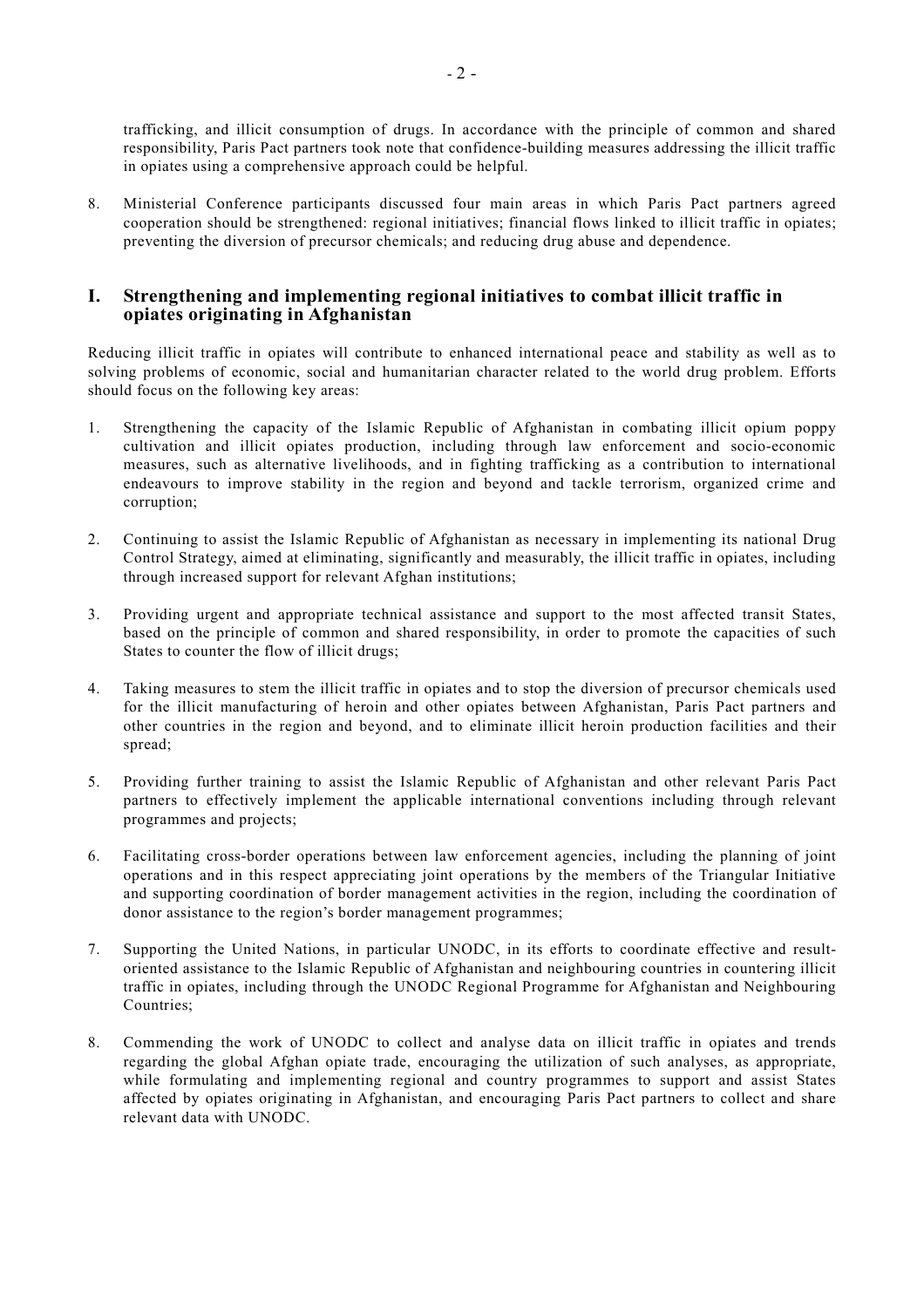- 9. Elaborating and implementing comprehensive regional programmes, to effectively counteract the challenges and threat of illicit traffic in opiates, in particular, the UNODC Regional Programme for Afghanistan and Neighbouring Countries, including:
	- (a) Supporting trans-regional cooperation;
	- (b) Enhancing counter-drug and related anti-crime cooperation and coordination efforts among regional and international organizations, including through controlled deliveries and joint operations, to interdict illegal shipments of opiates and precursors, such as the law enforcement operation Channel, the operations TARCET and TOPAZ and the operations conducted in the framework of the Triangular Initiative;
	- (c) Encouraging and supporting Paris Pact partners to coordinate initiatives to promote health and welfare of human beings, social and economic development, including trade capacity-building and job creation, crop substitution and alternative development programmes in Afghanistan in collaboration with the international organizations concerned.

#### **II. Detecting and blocking financial flows linked to illicit traffic in opiates**

Developing practical cooperation with due regard to the UNODC mandate in these areas to undermine organized crime networks involved in illicit traffic in opiates, including:

- 1. Enhancing the exchange of information on financial flows, linked to illicit traffic in opiates, including bank deposits, investments and property, using the existing mechanisms to the fullest extent possible;
- 2. Providing effective mutual legal assistance in a timely manner to tackle illicit financial flows in compliance with the 1988 United Nations Convention against Illicit Traffic in Narcotic Drugs and Psychotropic Substances, the 2000 United Nations Convention against Transnational Organized Crime, and the 2003 United Nations Convention against Corruption;
- 3. Providing support in developing national legislation, expertise, enforcement and administrative procedures consistent with established international standards to combat money-laundering and to train personnel in relevant fields;
- 4. Exchanging best practices in detection and suppression of financial flows linked to illicit traffic in opiates, including by inviting Paris Pact partners to continue and enhance cooperation with the private sector as appropriate;
- 5. Encouraging studies by relevant international and regional organizations and mechanisms in cooperation with UNODC, to determine the most effective ways and means to detect and block financial flows linked to the illicit traffic in opiates;
- 6. Encouraging UNODC, with due regard to its mandate, to consult with the Paris Pact partners, and while respecting national legislation, to explore with relevant international financial institutions the feasibility of new and innovative approaches to financing the prevention and the fight against illicit traffic in opiates, including consideration of whether and how confiscated proceeds of crime might be further mobilized.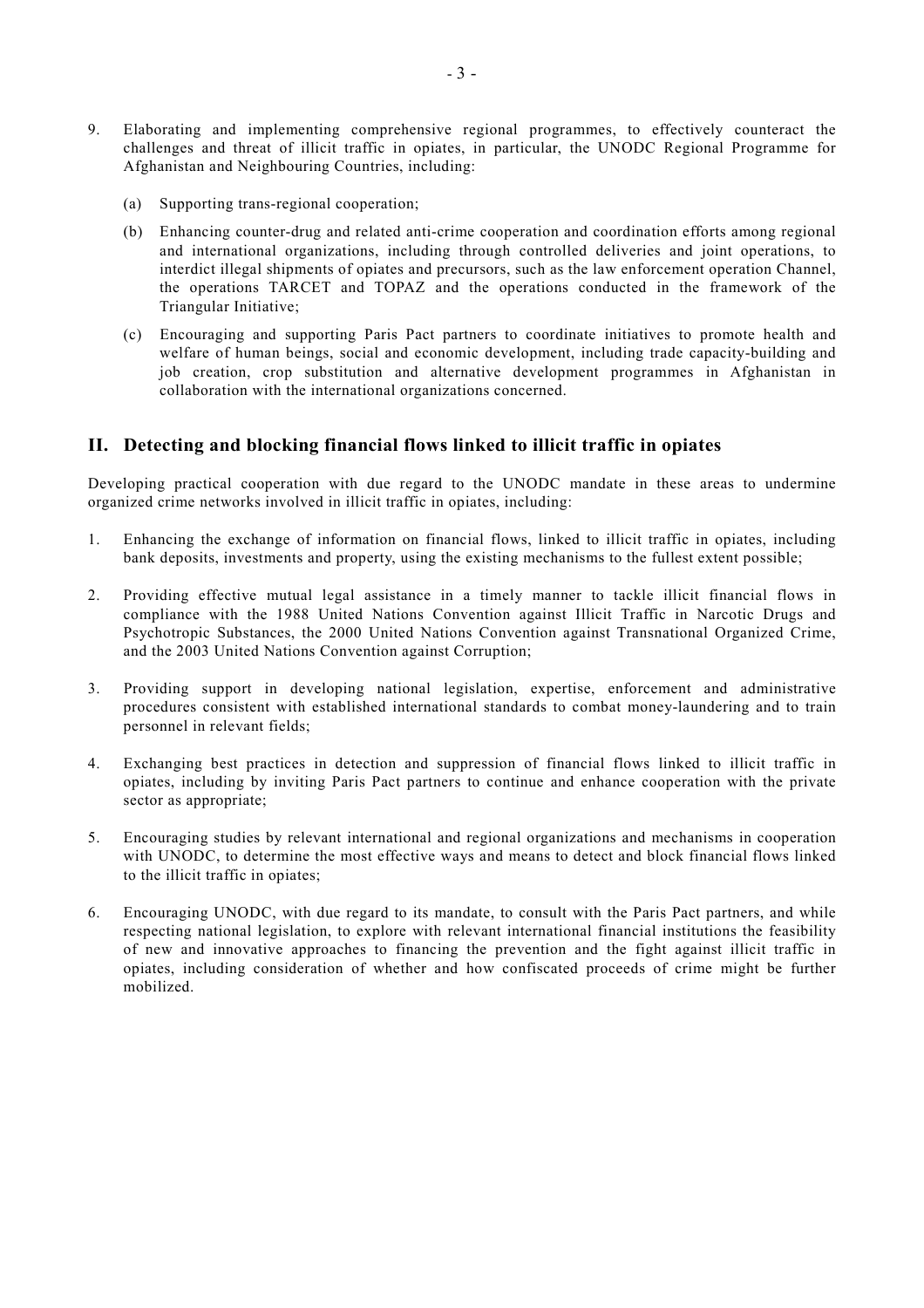## **III. Preventing the diversion of precursor chemicals used in illicit opiates manufacturing in Afghanistan**

Prevention of supply of precursor chemicals to Afghanistan is a way to stop the illicit manufacturing and traffic in opiates and a critical element of combating illicit opiate flows, noting that the Islamic Republic of Afghanistan has declared it has no licit domestic need for the precursor chemical acetic anhydride. To this end, Paris Pact partners should enhance cooperation in the following areas:

- 1. Exchanging data on suspicious transactions involving precursor chemicals among law enforcement and customs authorities, particularly through efforts to prevent diversion of legal dual-use chemicals, such as acetic anhydride, paying regard, as appropriate, to existing initiatives such as joint initiatives of UNODC, the World Customs Organization (WCO), the International Criminal Police Organization (INTERPOL), the Container Control Programme and Programme Global Shield;
- 2. Strengthening the capacity of law enforcement and customs authorities in Afghanistan and its neighbouring countries, including by training their specialists in special investigative techniques, such as controlled deliveries, related to the diversion of precursor chemicals;
- 3. Assisting concerned Paris Pact partners in preventing and detecting illicit operations involving precursor chemicals as requested;
- 4. Providing forensic support to criminal justice entities of the Islamic Republic of Afghanistan and Paris Pact partners concerned when investigating crimes linked to the diversion of and illicit traffic in precursor chemicals;
- 5. Building capacities and exchanging best practices on the methodology for investigating cases of illicit diversion and traffic in precursor chemicals in order to detect and dismantle organized crime networks involved in illicit traffic in opiates;
- 6. Reinvigorating international and regional initiatives to combat the flow of precursor chemicals, including by cooperation with the International Narcotics Control Board (INCB);
- 7. Encouraging Operation TARCET to set specific objectives to allow measurable outcomes in the light of latest findings on emerging trends;
- 8. Involving countries in the above-mentioned activities, together with INCB and in accordance with the three drug control conventions and the principle of common and shared responsibility, including, as appropriate, countries which are not Paris Pact partners, in particular those where chemicals used in illicit production of heroin and other opiates are manufactured;
- 9. Urging Paris Pact partners that have not yet requested pre-export notification for shipments of precursor chemicals in accordance with article 12 of the 1988 United Nations Convention and relevant United Nations resolutions, to do so and report it to the INCB and encourages all countries where precursor chemicals are produced to cooperate closely with the Islamic Republic of Afghanistan and its neighbouring countries to continue the tracking of shipments of precursor chemicals and to prevent their diversion into illicit networks.
- 10. Enhancing public/private partnerships to detect and prevent the illicit export and diversion of precursor chemicals used in manufacturing heroin and other illicit opiates to Afghanistan in line with the INCB Guidelines for a voluntary code of practice for the chemical industry.

# **IV. Reducing drug abuse and dependence through a comprehensive approach**

Drug demand reduction policy is aimed at ensuring effective measures based on scientific evidence, including prevention, education, treatment, care and related support services, rehabilitation and social reintegration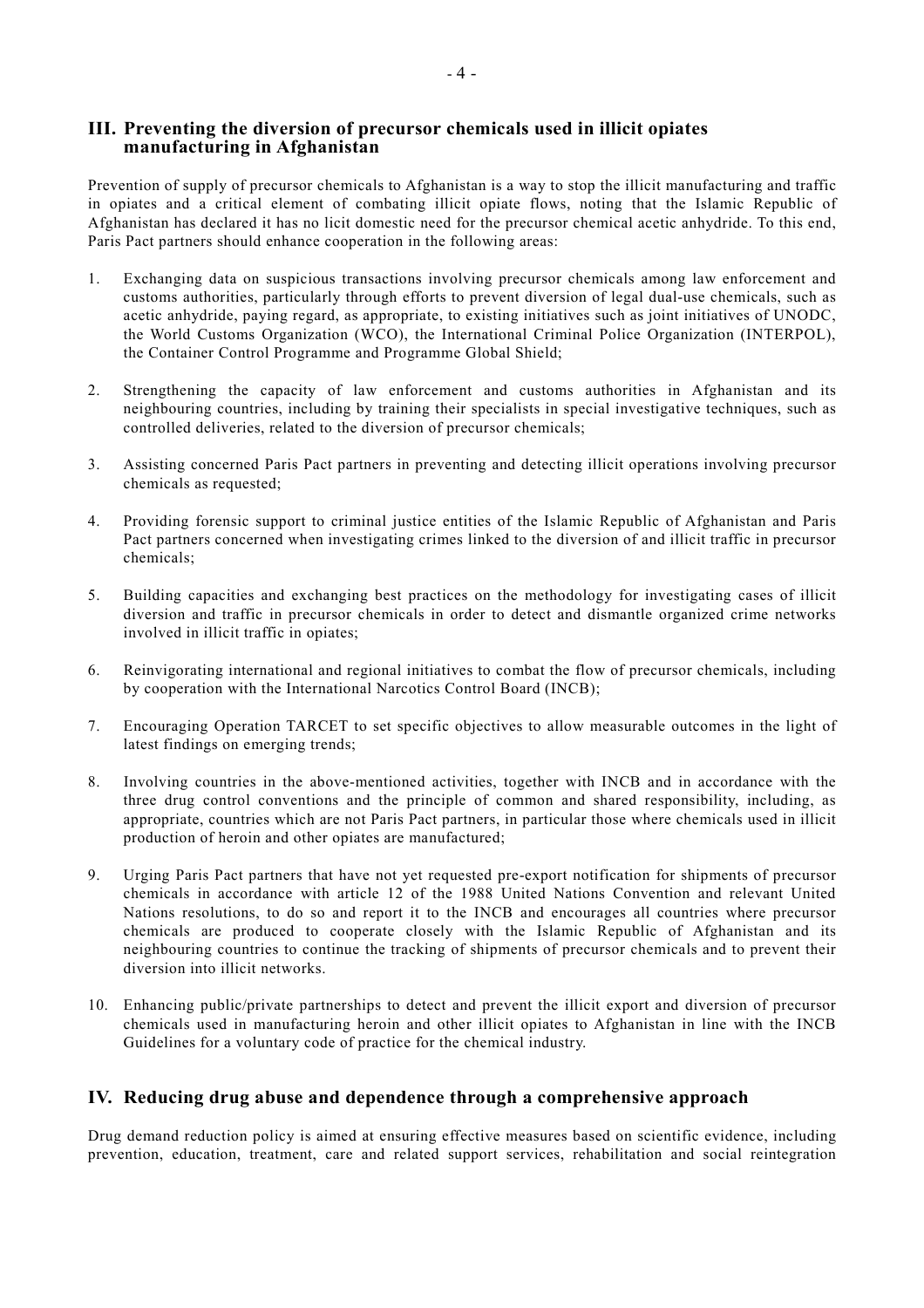aimed at promoting health and social well-being among individuals, families and communities. Such measures remain essential to decreasing both the abuse of drugs including opiates, as well as the number of drug addicts. To this end and keeping in mind that the health and welfare of humankind are of utmost concern within the international drug control system, it is necessary to intensify cooperation in the following areas and ways:

- 1. Ensuring that drug demand reduction policies are balanced and comprehensive and in full compliance with the three international drug control conventions, as well as fundamental human rights and freedoms, and based on scientific evidence;
- 2. Stressing an effective, balanced and comprehensive approach to reducing demand for and supply of illicit drugs;
- 3. Promoting short-term, mid-term and long-term planning and implementation of drug demand reduction programmes and measures, including those aimed at reducing the spread of blood borne diseases in particular HIV/AIDS;
- 4. Promoting collaboration among governments and civil society including non-governmental organizations and the private sector on drug demand reduction measures;
- 5. Engaging civil society and mass media, including to discourage the abuse of opiates;
- 6. Elaborating targeted drug addiction prevention, treatment, care, rehabilitation and reintegration programmes on this basis in families and households, schools and other educational institutions, health and social service settings, workplaces, in prisons, including through the use of media, including for groups most at risk;
- 7. Improving specialized training systems for drug treatment professionals with regard to the abuse of opiates in all Paris Pact partners, particularly the Islamic Republic of Afghanistan.